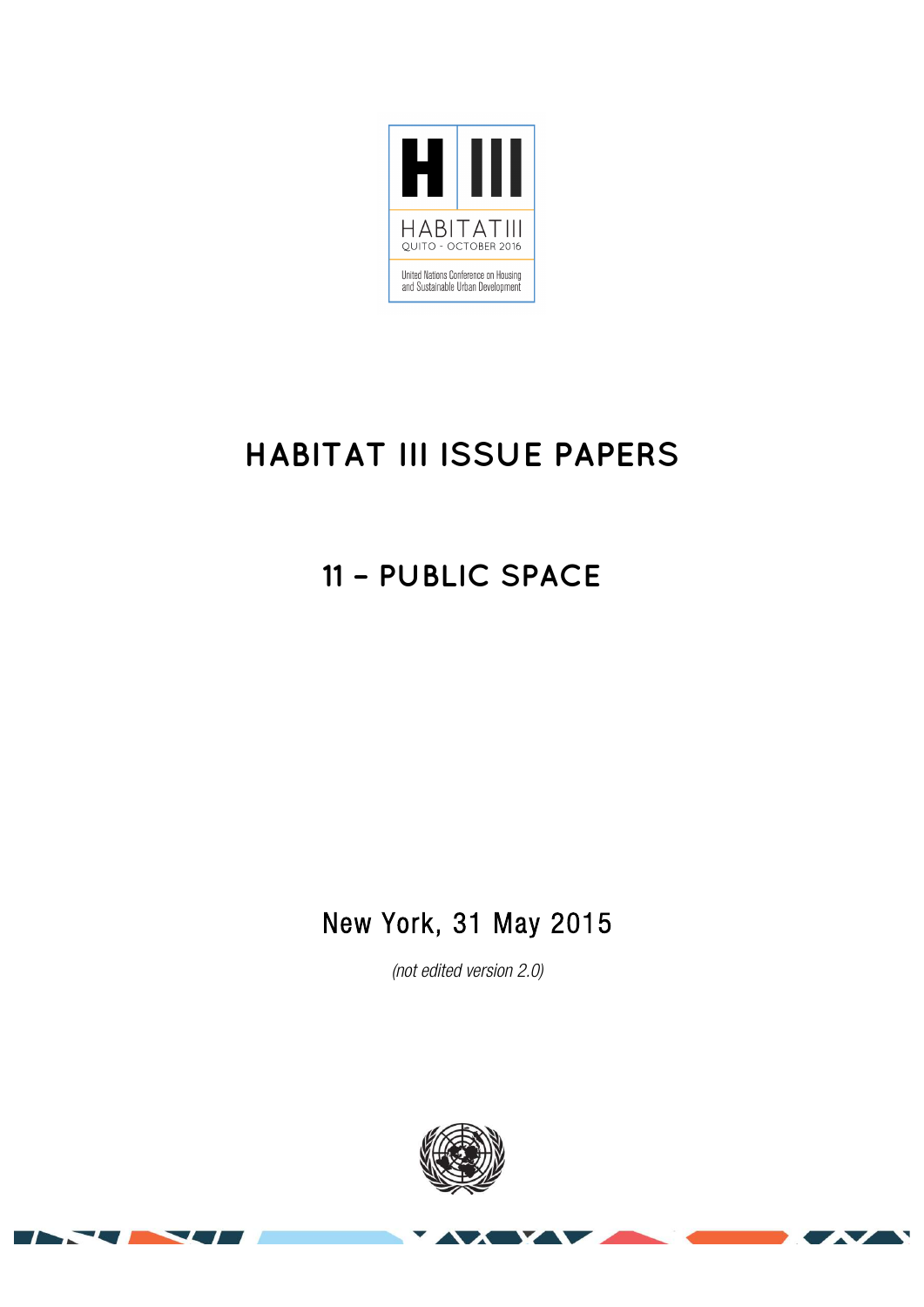

### ISSUE PAPER ON PUBLIC SPACE

#### KEY WORDS

socially inclusive, gender inclusive, integrated, productive, connected, environmentally sustainable, resilient, urban safety, value sharing, place-making.

#### MAIN CONCEPTS

- Public space Public spaces are all places publicly owned or of public use, accessible and enjoyable by all for free and without profit motive. This includes streets, open spaces and public facilities.
- Urban commons commons were traditionally defined as elements of the environment forests, atmosphere, rivers, fisheries or grazing land – that were shared, used and enjoyed by all. Today, the commons also include public goods, such as public space, marketplaces, public education, health and infrastructure that allow society to function.
- Placemaking Placemaking refers to a collaborative process of shaping the public realm in order to maximize shared value. More than promoting better urban design, placemaking facilitates use, paying particular attention to the physical, cultural, and social identities that define a place.
- Walkability The extent to which the built environment is friendly to people moving on foot in an area. Factors affecting walkability include, but are not limited to: street connectivity; land-use mix; residential density; presence of trees and vegetation; frequency and variety of buildings, entrances and other sensations along street frontages.
- Equality involves systematic (re)distribution of the benefits of growth or development, with legal frameworks ensuring a 'level playing field' and institutions protecting the rights of the poor, minorities and vulnerable groups.

#### FIGURES AND KEY FACTS

There is growing attention to public space. In 2011, at the 23<sup>rd</sup> Session of the Governing Council of UN-Habitat, member states mandated UN-Habitat to consolidate agency-wide work on public space, to develop and promote public space policy, coordination, disseminate knowledge and directly assist cities in public space initiatives.<sup>1</sup> The UN's Open Working Group charged with drafting the 2016-2030 Sustainable Development Goals has proposed an eleventh Goal 11 'Build cities and human settlements inclusive, safe, resilient and sustainable.' One of the proposed targets set out is "by 2030, provide universal access to safe, inclusive and accessible, green and public spaces, particularly for women and children, older persons and persons with disabilities".

Against this backdrop, in a global sample of 120 cities, the sum of all urban areas that are not covered by impervious surfaces was estimated between 30 per cent to almost half.<sup>2</sup>

<sup>&</sup>lt;sup>1</sup> UN-Habitat Resolution 23/4 on Sustainable Urban Development through Access to Public Spaces  $2^2$  Angel, S. (2012), *Planet of Cities* (pg 208-212)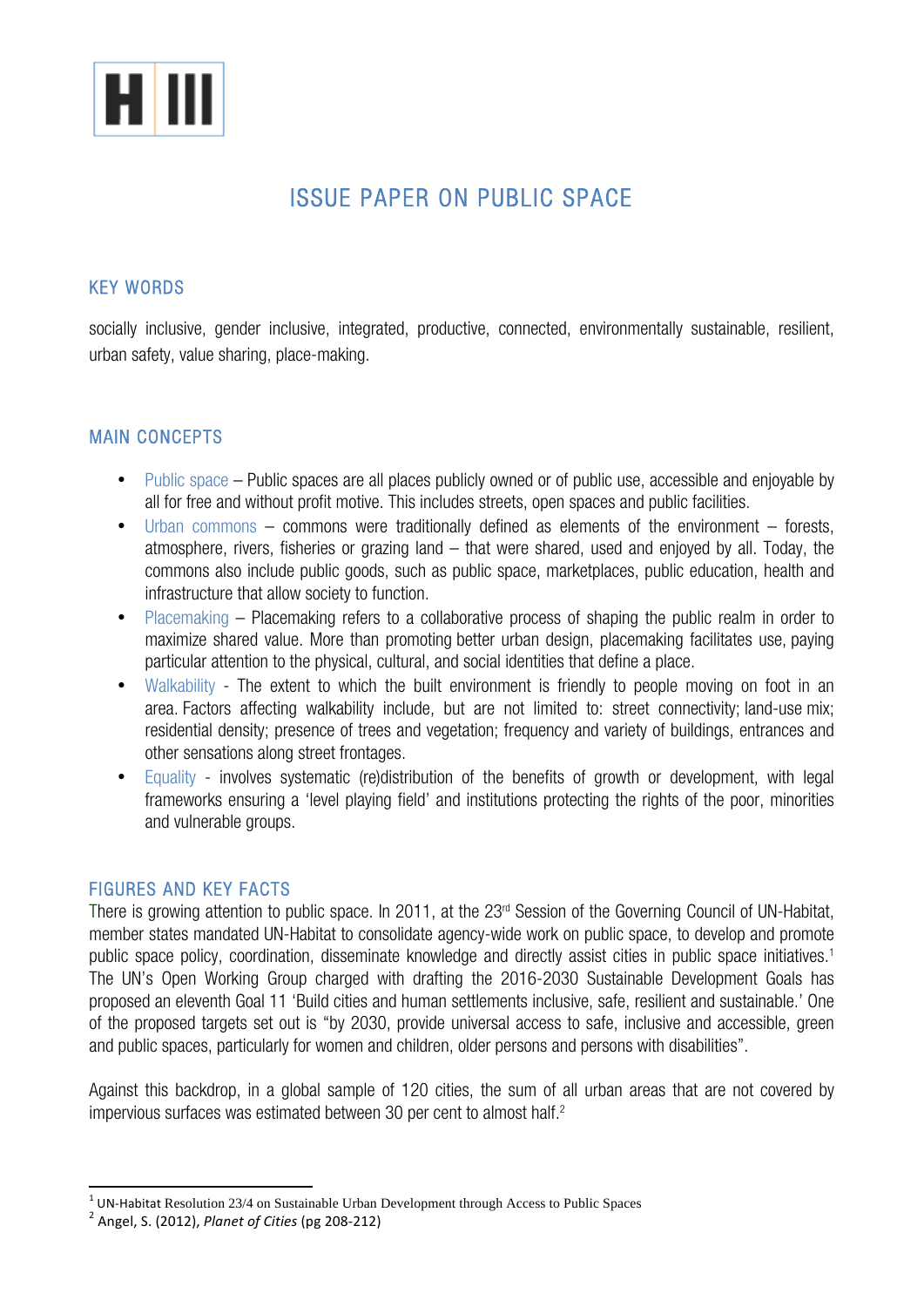

Out of the 40 cities studied<sup>3</sup>, only 7 allocated more than 20% of land to streets in their city core, and less than 10% in their suburban areas. In Europe and North America the cores of cities have 25% of land allocated to streets, whilst suburban areas have less than 15%. In most city cores of the developing world, less than 15% of land is allocated to streets and the situation is even worse in the suburbs and informal settlements where less than 10% of land is allocated to street. This is a reflection of the huge inequalities in many cities of the developing world.

From 1980–2000, total recorded crime rates in the world increased by about 30% and it is estimated that about 15% of those crimes have a public space design and management component. <sup>4</sup> This has resulted in a growth of gated communities, sealed off by walls and sophisticated security installations, have emerged in nearly all Latin American and African cities.<sup>5</sup>

Over the last 30 years, public spaces are becoming highly commercialized and have been replaced by private or semi-public buildings. Commercialization divides society and eventually separates people into different social classes.

#### ISSUE SUMMARY

The character of a city is defined by its streets and public spaces. From squares and boulevards to neighbourhood gardens and children playgrounds, public space frames city image. The connective matrix of streets and public spaces forms the skeleton of the city upon which all else rests. Public space takes many spatial forms, including parks, the streets, sidewalks and footpaths that connect, playgrounds of recreation, marketplaces, but also edge space between buildings or roadsides which are often important spaces for the urban poor and in many contexts beaches are also public spaces. This does not mean that all public spaces are "open spaces" – a library, a school or other public facilities are also public spaces. Public space forms the setting for a panoply of activities - the ceremonial festivities of the multi-cultural city, trade of the commercial city, the movement of goods and people, provision of infrastructure, or the setting for community life and livelihoods of the urban poor – e.g. street vendors or waste-pickers.

Public space generates equality. Where public space is inadequate, poorly designed, or privatized, the city becomes increasingly segregated. Lines are drawn based on religion, ethnicity, gender and economic status because people don't meet or get to know each other. The result can be a polarized city where social tensions are likely to flare up and where social mobility and economic opportunity are stifled.<sup>6</sup> Adequate planning and designing public spaces raise issues regarding the right of people to freedom of artistic expression, political assembly and civic empowerment, to enjoy, engage and exchange with each.

Well-designed and maintained streets and public spaces help lower rates of crime and violence<sup>7</sup> and make space for formal and informal social, cultural and economic activities that contribute to improving mutual trust and safety. Public space can be the setting for crime that creates urban ghettos and undermines good governance. In many towns and cities some public spaces are not maintained and left derelict, their vibrancy and

<sup>&</sup>lt;sup>3</sup> UN-Habitat (2013) *Streets as Public Spaces and Drivers of Urban Prosperity.* Nairobi.

<sup>&</sup>lt;sup>4</sup> UN-Habitat, Global Report on Human Settlements (2007), *Enhancing Urban Safety and Security* 

<sup>5</sup> Land Use Policy, Volume 25, Issue 2, April 2008, Pages 153-160

<sup>6</sup> UN-Habitat, 2012 *Placemaking and the Future of Cities*

 $7$  Refer to Issue Paper n. 2 on Safer Cities.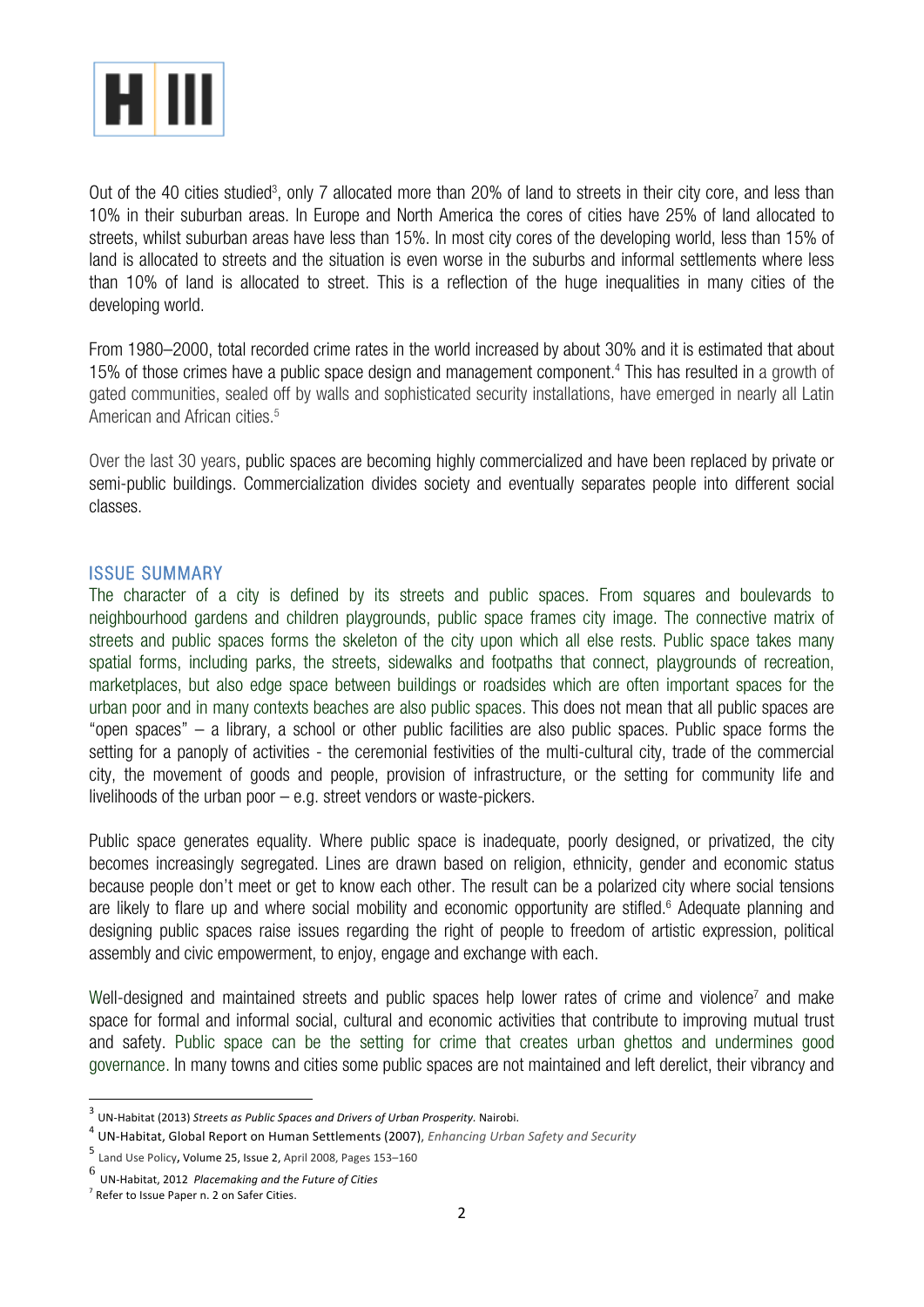

potential lost. The challenge to maintain public spaces is the responsibility of municipalities but there is also a role for the citizens, communities and of course private sector.

A city can tackle inequality through the provision of inclusive, safe and accessible public spaces. Ensuring adequate density is important in supporting social capital formation. Local authorities sometimes ignore the use of public space by the poor, although public space is 'the poor man's living room' and important for recreation, social, cultural and economic development of vulnerable groups.<sup>8</sup> Public space as a common good is the key enabler for the fulfillment of human rights, empowering women and providing opportunities for youth. Improving access to and participation for the most vulnerable is a powerful tool to improve equity, promote inclusion and combat discrimination in public space. Inadequate housing should be compensated by generous provisions of good quality public space. Investments in streets and public space infrastructure improve urban productivity, livelihoods and allows better access to markets, jobs and public services, especially in developing countries where over half of the urban workforce is informal.

The public service dimension of maintaining the streets and public spaces where local authorities can work together with citizens and the private sector to manage and maintain the urban commons is important, for example the City Improvement Districts in Johannesburg, South Africa. The private sector generally fails to provide genuinely accessible public space and wider urban connectivity, so the role of local governments in defending and maintaining the commons is critical.

Public space generates substantial economic value. There is evidence that a well-planned, well-managed public space has positive impact on the price of nearby residential properties. In the Netherlands, a park view raised house prices by 8%, whilst in Berlin, proximity to playgrounds increased land value with up to 16%. Wellmanaged public space encourages investment confidence, e.g. business turn over in a high street location in London increases by between 5-15% following investment in a nearby public space.<sup>9</sup> The increase of property value can be captured and shared as it contributes to public revenue and investment. Land value sharing requires specific instruments such as valuation, taxation or land readjustment. Focusing on streets and public spaces as a business case for urban regeneration can help cities as engines of economic and social development. Gentrification, which can improve property values, can hardly be opposed particularly when it infuses resources, regeneration and new services in the city. However, adopting redistributive policies is crucial to redirecting municipal resources generated by gentrification to improving supply, quantity and distribution of public space in less fortunate neighbourhoods.

Streets and public space as drivers of economic development. Good public spaces play a decisive role in attracting investment, uses and activities, thus enhancing safety; increasing property values, generating municipal revenue; providing opportunities for economic interaction and enhancing livelihood opportunities. A good connective matrix of public space has impact on economic productivity as it improves the efficiency of the supply chain, reducing production costs and promoting the mobility of goods and people. Public space provides important benefits to all forms of business, both formal and informal. In particular, public spaces where informal business can be carried out provide poorer urban dwellers with precious livelihood opportunities. Shared public

 $^8$  Key Messages, Future of Places Conference II, Buenos Aires 2014 - http://futureofplaces.com/2014/12/key-messages-from-

buenos-aires-conference-2014/<br><sup>9</sup> UN-Habitat Global report on Human Settlements: *Planning Sustainable Cities* (2009)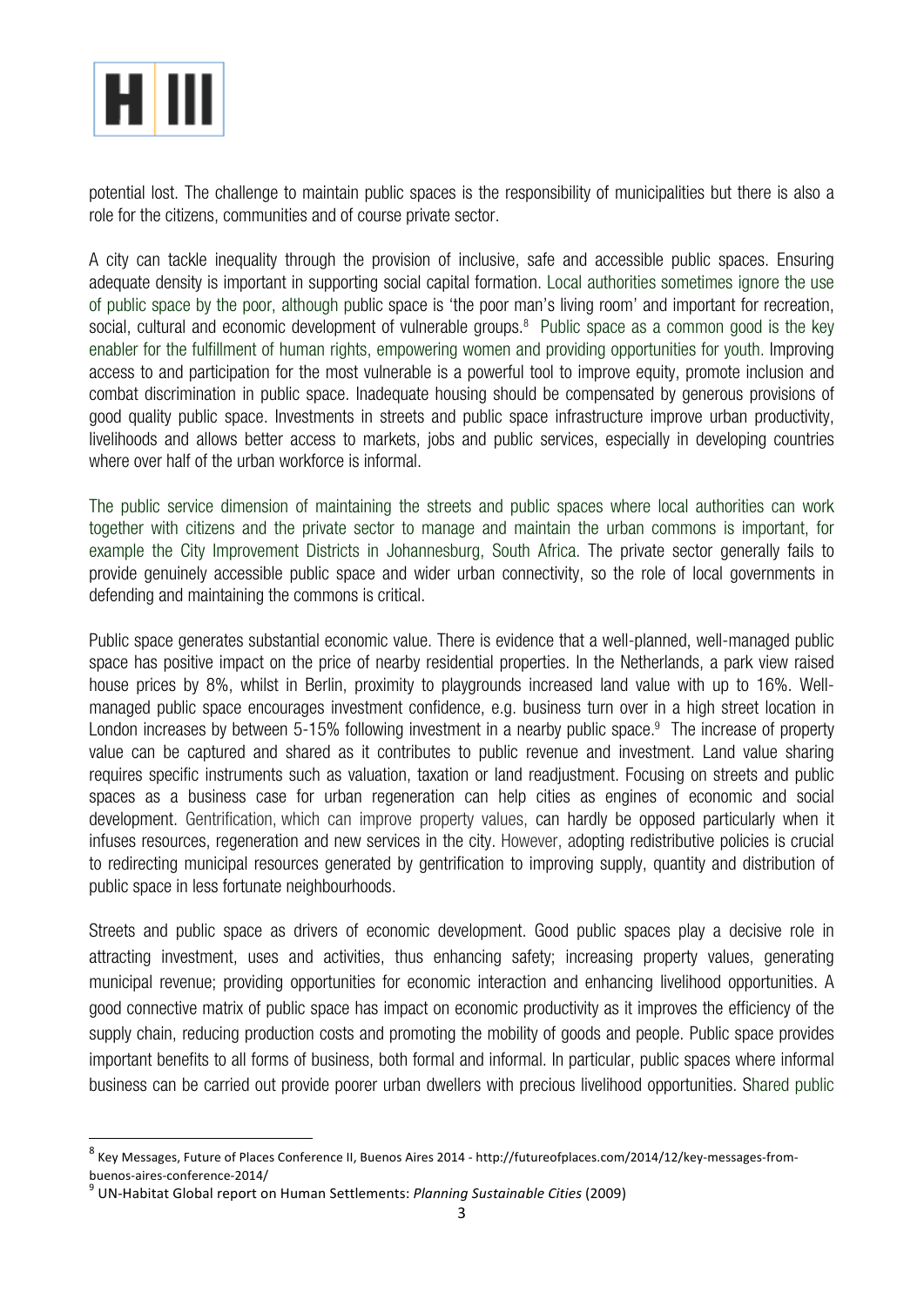

space is important, e.g. street vendors often share space with other users taking place in the public space.<sup>10</sup> The vibrancy of public space has a direct relationship with urban density, as well as mixed-use and social-mix.

Context matters. There are significant differences in public spaces across climate zones, in different cultural and social settings, and between the developed and developing world, in formal and informal parts of the city, as well as the flexible use of space by different groups of people over time. This creates very different patterns and amount of public space as shown in the image below.<sup>11</sup>.



Public spaces must be seen as multi-functional areas for social interaction, economic exchange and cultural expression among a wide diversity of people and should be designed and managed to ensure human development, building peaceful and democratic societies and promoting cultural diversity.

Public space is critical for environmental sustainability. Adequately planned and designed public spaces play a critical role in mitigation and adaptation strategies to climate change. Green open spaces can minimise carbon emissions by absorbing carbon from the atmosphere. A 10% improvement in a street's walking quality could yield a reduction of 15kg of CO2 emissions per household per year as car reliance reduces. <sup>12</sup> Green spaces can

<sup>&</sup>lt;sup>10</sup> UN-Habitat, 2009 *Planning Sustainable Cities: Global report on Human Settlements, pp148-149* 11 UN-Habitat city extension presentation

<sup>&</sup>lt;sup>12</sup> UN-Habitat, Urbanization For Prosperity Policy Statement, 25th Session of the Governing Council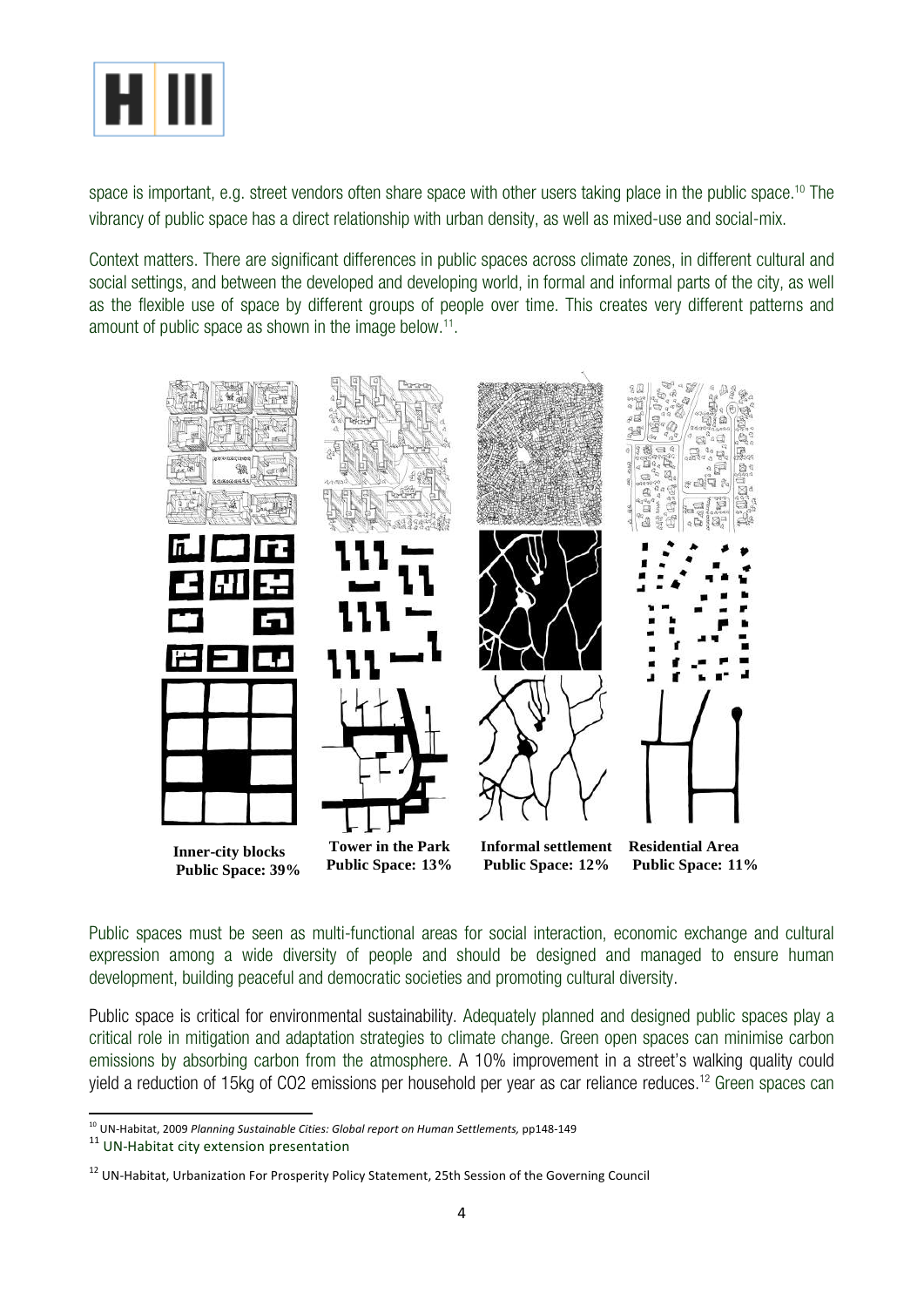

act as sustainable drainage system, solar temperature moderator, source of cooling corridors, wind shelter and wildlife habitat. Many city governments are using planning and design to catalyse urban regeneration, create socially and culturally inclusive public places and promote greening of the city. Local and national governments are developing policies that promote compact, liveable areas, with adequate public space that facilitate public transport, encourages walking and cycling, thereby reducing carbon emissions. The compact city is the only environmentally sustainable form for a city, paying attention to groups with special needs, such as people with disabilities. Studies have demonstrated that interaction with nature, through green public space, has been associated with general and mental health. <sup>13</sup> The World Health Organisation recommends a minimum of 9 square meters green space per capita and that all residents live a 15-minute walk to green space. Other studies suggest that urban ecosystem services like air pollution reduction and urban cooling have multiple long term health benefits.<sup>14</sup>

Strengthening legal frameworks to protect public space. Weak legal frameworks coupled with poor policy and weak political will have resulted in grabbing of public land, the capture of benefit by private actors and conflict between communities and government over the use of public space. As urbanization proceeds, low proportions of public space are created and secured. The role of legislation, regulation and enforcement is a key mechanism to secure the provision, vitality and utility of public space for the long-term. Clear policy, that recognizes the capacity to enforce laws and regulations, is vital for making public space well managed as well as protect public space. Ideally, urban planning systems should have the requirement of adequate public space as part of local and municipal plans.

Strengthening knowledge, tools and approaches for viable public space at city level. Attention on the quantity, distribution, accessibility and quality of public space in cities has been piecemeal, especially lack of comparative data. Although some cities measure percentage of open space, there are no agreed tools or indicators for assessing either the quantity or quality of public space. There is a key role for academia and research in developing these tools and indicators for and bringing this to the fore.

Public space lends itself well to participatory approaches. Access to and participation in public space is a first step toward civic empowerment. Public space creation, protection, management and enjoyment are ideal opportunities for the involvement of all citizens, ensuring that individual and differentiated interests are transformed into collaborative practices.<sup>15</sup> The quest for engagement tools in securing and maintaining public spaces has spurred the place-making concept which inspires people to collectively reimagine and reinvent public spaces and improving their neighborhoods. Public space enables the population to remain engaged and to stake a claim on the city. This implies to respect and protect a number of rights and freedoms, such as the right to freedom of expression and assembly, the right to information, consultation and participation in decision-making processes. A good city should foster social cohesion and build social capital, engaging the community in design, management and maintenance of public space. The public space interdisciplinary and participatory approaches are an opportunity for planners, landscape professionals, architects, technicians and designers to express fully their roles.

 

<sup>13</sup> **Elmqvist**, Th., **Fragkias**, M., **Goodness**, J., Güneralp, B, Editors (2013) A Global Assessment "Urbanization, Biodiversity and Ecosystem Services: Challenges and Opportunities" pg 199<br><sup>14</sup> Ibid

 $15$  UN-Habitat ( March 2015), Report of the Seventh Session of the Word Urban Forum: Urban Equity in Development

<sup>–</sup> Cities for Life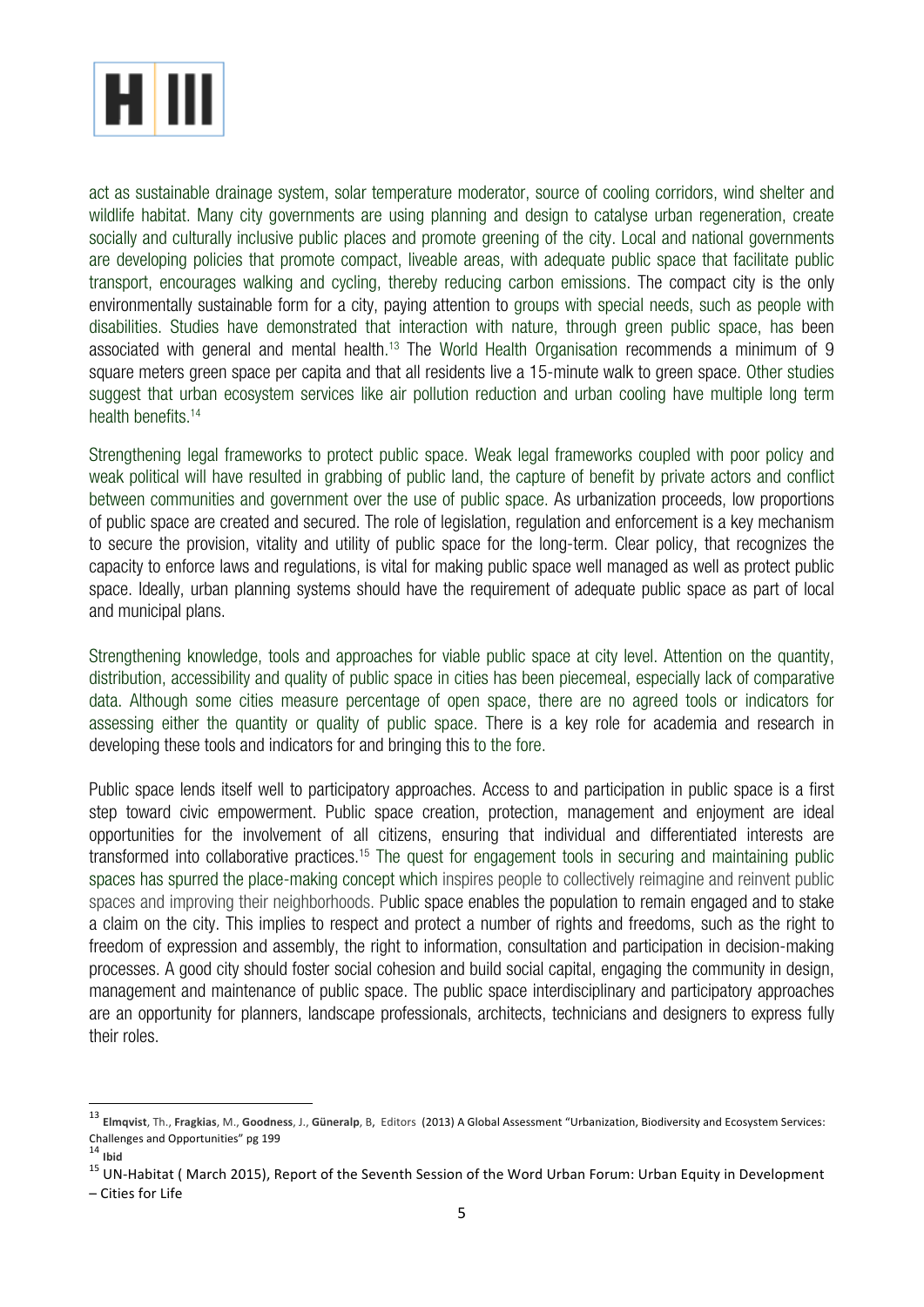

Competing claims on availability of mixed-use public space, between for example street vendors, pedestrians and cars can be turned into proactive elements that ensure that the urban landscape is reflective of our complex societies, histories and cultural diversity. Public space reflects class, gender, age and ethnic differences in how people use streets and public spaces. Some groups, such as women, children, undocumented migrants or the poor, may be excluded from public space by violence or control. As public space is the place of conviviality and tolerance, but also of difference and conflict in use over time this sometimes requires mediation and the establishment of conflict resolution mechanisms to reconcile the differences.

City-wide policies and strategies should ensure planning, design and management of public spaces at different scales. Ensuring city-wide distribution of public spaces is a way for governments to reduce inequalities and reallocate benefits. The benefit of preparing a city-wide strategy/policy is the protection and creation of a network of high-quality public spaces. Without a clear strategy/policy, it is difficult for local governments to prioritise, spend and plan resources and to show how much public space is valued, and to mitigate the negative impacts of site specific interventions (e.g. gentrification). A strong strategic policy framework, supported by urban design, is core. Surprisingly, not all urban plans contain sufficient guidance for the creation, layout and design of public spaces.

A new paradigm is evolving to create or protect public spaces. Enabling components of the new urban agenda are rules and legislation for creating and protecting access to public spaces, urban planning and design for providing adequate quantity and good quality public space, and urban finance and economy for sharing values, promoting local economic development, providing employment and attracting investment. 16

Securing public space in planned city extensions, city infills and slum-upgrading as part of the urban development agenda. In many cities low proportions of public space are being created and secured. In formally developed areas it is essential to protect and enhance existing public space, to increase security, improve management and planning, and increase access; planning standards can protect public space from development and support incremental creation of new public spaces, as in Hong Kong where developers who create new pocket parks on a constrained site are permitted increased floor space in return. In informal settlements a participatory slum-upgrading approach can identify spaces where community-led intervention can improve facilities and services without major relocations, for example Slum Dwellers International re-blocking approach in Cape Town, South Africa, where paving footpaths and access routes, improving drainage and providing play spaces is enhancing the quality of life. In planned urban extensions more generous allocations can be achieved by ensuring public space allocations that are culturally and climatically appropriate.

Public space-led urban development. When planning focuses on providing adequate supply of connected public space with a view to supporting adequate density, it is possible to move forward with infrastructure, land subdivision and development in a more efficient and sustainable way. Public space can lead urban development by ensuring that building will only be permitted if public space has been organized prior to development. This link between public space and urban development needs to be understood in each context and legal framework in order to prevent the creation of unmanaged and/or public space deficiencies common to many cities. Particularly in recent decades, many cities have put public space at the core of urban development, for example Bogota in Colombia.

Public Space goal/target. UN-Habitat is proposing a set of targets for the amount of land allocated to streets and

<sup>&</sup>lt;sup>16</sup> UN-Habitat 2013. *Streets as Public Spaces and Drivers of Urban Prosperity.* Nairobi.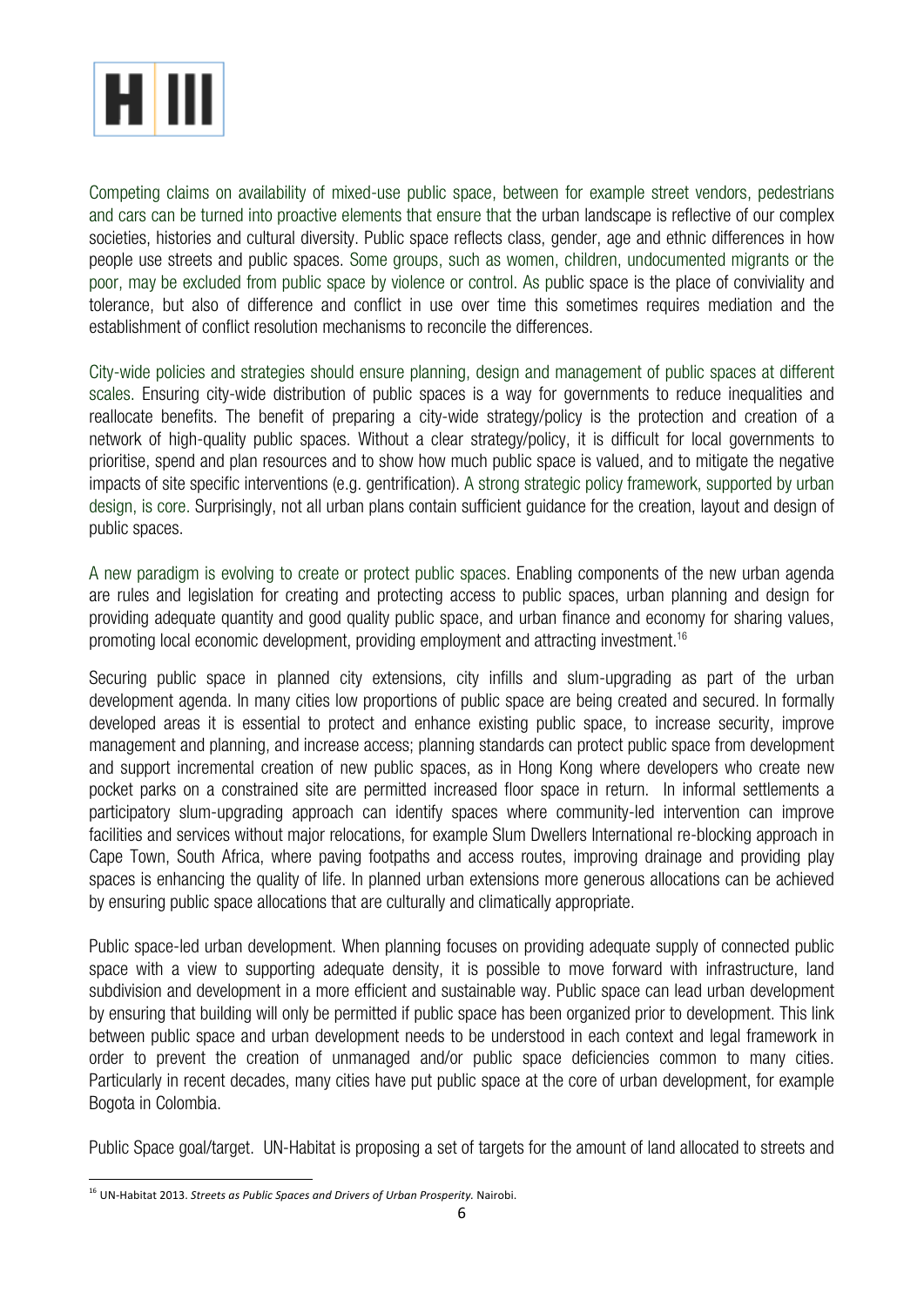

public space in urban areas to ensure adequate foundation for the city. The proposed goal/target for public space being suggested is 45%<sup>17</sup> of land should be allocated to streets and public space. This can be broken down into 30% for streets and sidewalks and 15% for open spaces, green spaces and public facilities. <sup>18</sup> The target for street connectivity is between 80-120 intersections per square kilometer. <sup>19</sup> At an optimal level of 100 intersections per km2 with each street having an average width of  $15m^{20}$ , a city's streets would occupy approximately 28% of the total area. This should also be complemented by a qualitative target assessing accessibility, use and safety among other aspects.

#### KEY DRIVERS FOR ACTION

- 1. At regional and city level, city-wide strategies need to focus not only on places and spaces but on the form, function and connectivity of the city as a whole.
- 2. Local authorities should be able to design the network of public space as part of their development plans.
- 3. At neighbourhood level, urban design should work with communities to foster social inclusion, celebrate multiculturalism, and enable urban livelihoods, thus creating rich, vibrant spaces in the urban commons.
- 4. Laws and regulations need to be reviewed, to establish enabling systems to create, revitalise, manage, and maintain public space, including participatory processes to define their use and manage access to public spaces.
- 5. Land value sharing and land readjustment tools to be widely adopted and promoted for municipalities to capture private values generated by better public spaces to sustain investment in public space.
- 6. Investing in public space needs to be harnessed as a driver for economic and social development, taking into consideration urban-rural linkages.
- 7. As cities expand, the necessary land for streets and public spaces as well as public infrastructure networks must be secured. Urban projects need to ensure adequate public space in planned city extensions, planned city infills and participatory slum upgrading projects. Instruments to enable the creation of public space from private owned land are of critical importance.
- 8. Debate on targets, indictors and principles on measuring the distribution, quantity, quality and accessibility of public space.

#### PLATFORMS AND PROJECTS

<u> 1989 - Jan Samuel Barbara, margaret e</u>

UN-Habitat Global Programme on Public Space - works on public space, develops and promotes public space approaches, coordinates partners, disseminates knowledge and directly assists cities in developing city-wide public space strategies - http://www.urbangateway.org/publicspace

UN-Habitat Global network on Urban Planning and Design Labs - Offers services to national, regional and local governments on developing an integrated and holistic approach to urban development focusing on knowledge areas: spatial planning, legislation and governance and economy and finance. http://unhabitat.org/urbanthemes/planning-and-design/

 $^{17}$  defined by those achieving a minimum density of 150 inhabitants per hectare, the minimum threshold for a viable public transport system.

 $18$  Ibid.

<sup>19</sup> http://mirror.unhabitat.org/downloads/docs/StreetPatterns.pdf

 $20$  minimum for one vehicular lane each direction, streetside parking, planting and sidewalks